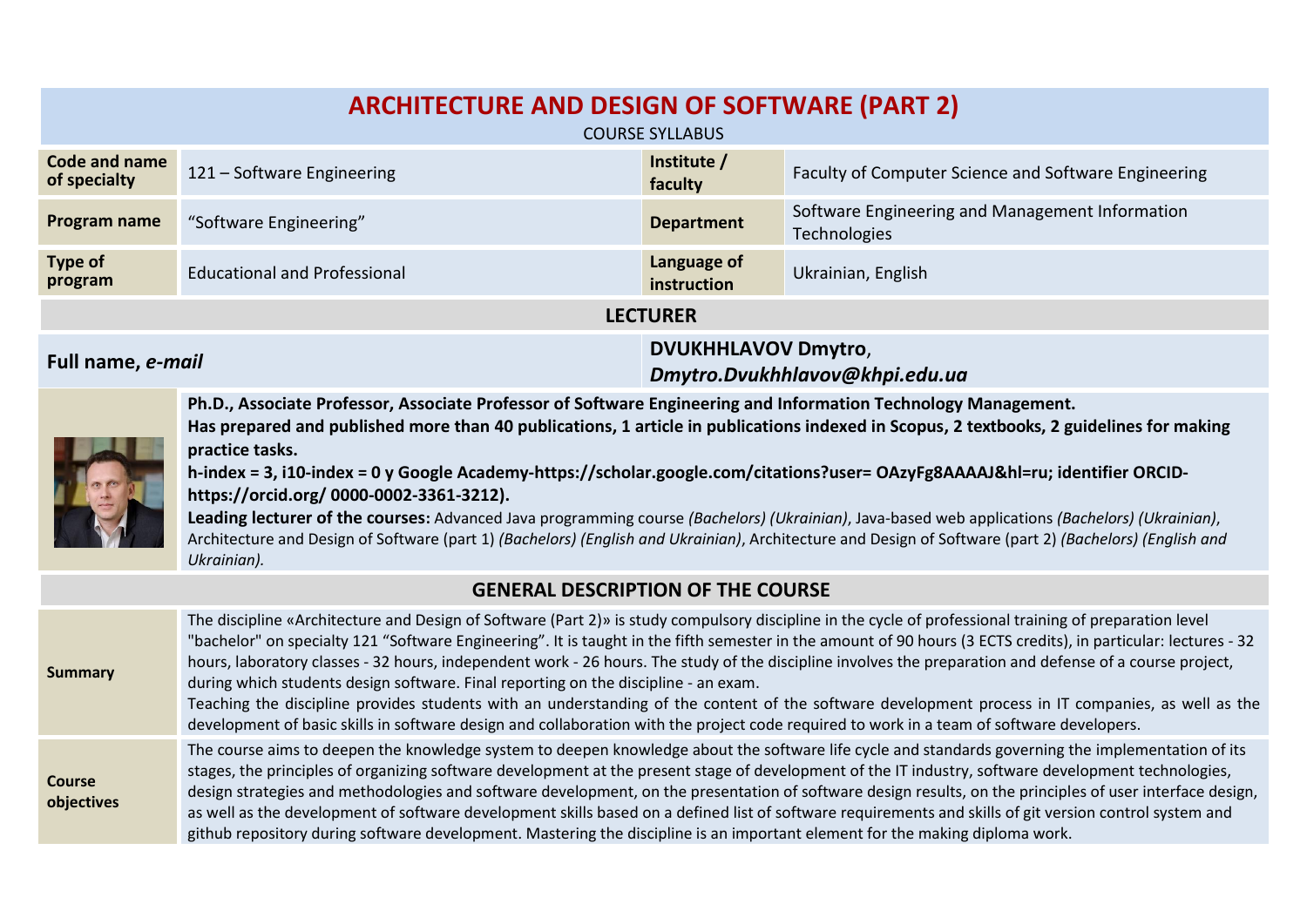| <b>Types of classes</b><br>and control                   | Lectures, laboratory classes, consultations, course project. Final control - exam.                                                                                                                                                                                                                                                                                                                                                                                                                                                                                                                                                                                                                                                                                                                                                                                                                                                                                                                                                                                                                                                                                                                                                                                                                                                                                                                                                                                                                                                                                                                                                                                                                                                                                                                |                         |    |                          |    |                                 |    |  |
|----------------------------------------------------------|---------------------------------------------------------------------------------------------------------------------------------------------------------------------------------------------------------------------------------------------------------------------------------------------------------------------------------------------------------------------------------------------------------------------------------------------------------------------------------------------------------------------------------------------------------------------------------------------------------------------------------------------------------------------------------------------------------------------------------------------------------------------------------------------------------------------------------------------------------------------------------------------------------------------------------------------------------------------------------------------------------------------------------------------------------------------------------------------------------------------------------------------------------------------------------------------------------------------------------------------------------------------------------------------------------------------------------------------------------------------------------------------------------------------------------------------------------------------------------------------------------------------------------------------------------------------------------------------------------------------------------------------------------------------------------------------------------------------------------------------------------------------------------------------------|-------------------------|----|--------------------------|----|---------------------------------|----|--|
| <b>Terms</b>                                             | 6                                                                                                                                                                                                                                                                                                                                                                                                                                                                                                                                                                                                                                                                                                                                                                                                                                                                                                                                                                                                                                                                                                                                                                                                                                                                                                                                                                                                                                                                                                                                                                                                                                                                                                                                                                                                 |                         |    |                          |    |                                 |    |  |
| <b>Student</b><br>workload (credits)<br>/ Type of course | 3 / Mandatory                                                                                                                                                                                                                                                                                                                                                                                                                                                                                                                                                                                                                                                                                                                                                                                                                                                                                                                                                                                                                                                                                                                                                                                                                                                                                                                                                                                                                                                                                                                                                                                                                                                                                                                                                                                     | <b>Lectures (hours)</b> | 32 | <b>Workshops (hours)</b> | 32 | <b>Independent work (hours)</b> | 26 |  |
| Program<br>competencies                                  | GC 2. Ability to apply knowledge in practical situations.<br>GC 05. Ability to learn and master modern knowledge.<br>GC 06. Ability to search, process and analyze information from various sources.<br>PC13. Ability to identify, classify and formulate software requirements.<br>PC14. Ability to participate in software design, including modelling (formal description) of its structure, behavior and functioning processes.<br>PC15. Ability to develop architectures, modules and components of software systems.<br>PC17. Ability to adhere to specifications, standards, rules and recommendations in the professional field in the implementation of life cycle processes.<br>PC19. Knowledge of information data models, the ability to create software for data storage, retrieval and processing.<br>PC23. Ability to implement phases and iterations of the life cycle of software systems and information technology based on appropriate models and<br>approaches to software development.<br>PC24. Ability to carry out the system integration process, apply change management standards and procedures to maintain the integrity, overall<br>functionality and reliability of the software.                                                                                                                                                                                                                                                                                                                                                                                                                                                                                                                                                                                  |                         |    |                          |    |                                 |    |  |
| <b>Learning</b><br>outcomes                              | PC25. Ability to reasonably select and master software development and maintenance tools.<br>PO01. Analyze, purposefully search for and select the necessary information and reference resources and knowledge to solve professional problems,<br>taking into account modern advances in science and technology.<br>PO03. Know the basic processes, phases and iterations of the software life cycle.<br>PO06. Ability to select and use the appropriate task methodology of software development.<br>PO07. Know and apply in practice the fundamental concepts, paradigms and basic principles of operation of language, tools and computing software<br>engineering.<br>PO10. Conduct a pre-project survey of the subject area, systematic analysis of the design object.<br>PO11. Choose source data for design, guided by formal methods of describing requirements and modelling.<br>PO12. Put effective approaches to software design into practice.<br>PO13. Know and apply methods of algorithm development, software design and data and knowledge structures.<br>PO14. Put into practice the tools of domain analysis, design, testing, visualization, measurement and documentation of software.<br>PO15. Being motivated to choose programming languages and development technologies to solve problems of software design and maintenance.<br>PO16. Have the skills of team development, approval, design and release of all types of software documentation.<br>PO17. Be able to apply methods of component software development.<br>PO19. Know and be able to apply methods of software verification and validation.<br>PO20. Know the approaches to evaluating and ensuring the quality of software<br>PO23. Be able to document and present the results of software development. |                         |    |                          |    |                                 |    |  |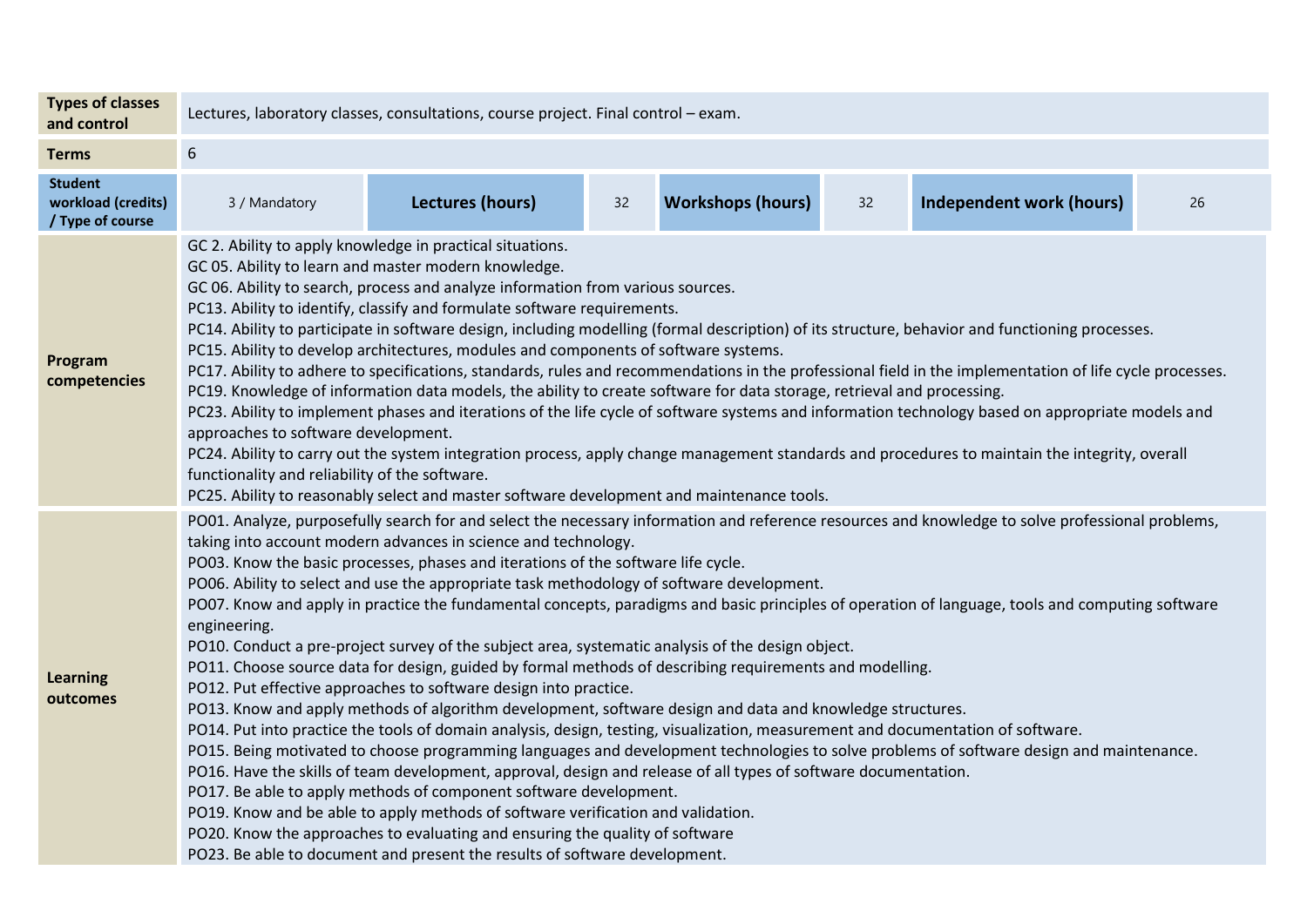| <b>Teaching and</b><br>learning<br>methods                                                  | The main method of teaching during lectures is the explanatory-illustrative method. To intensify cognitive activity, students' speeches and organization of<br>discussions on certain issues of lectures are provided. During laboratory works there is a training of skills in two directions - development of skills of work<br>with the system of control of versions and development of skills of designing of the software on the basis of system of the certain requirements to it.<br>Execution of laboratory work on software design actually corresponds to the stages of execution of the course project, which must be defended in the<br>credit week of the semester. The subject area for design is individual. When developing a course project, emphasis is placed on the fact that the acquired<br>skills are important for diploma design. |
|---------------------------------------------------------------------------------------------|-------------------------------------------------------------------------------------------------------------------------------------------------------------------------------------------------------------------------------------------------------------------------------------------------------------------------------------------------------------------------------------------------------------------------------------------------------------------------------------------------------------------------------------------------------------------------------------------------------------------------------------------------------------------------------------------------------------------------------------------------------------------------------------------------------------------------------------------------------------|
| <b>Forms of</b><br>assessment<br>(continuous<br>assessment CAS,<br>final assessment<br>FAS) | Assimilation of the theory is tested in the form of a rapid survey during lectures (CAS), a survey or automated testing at the beginning of laboratory work<br>(CAS). Control of mastering the material for self-study involves the preparation and defense of abstracts on individual topics (2 abstracts) (CAS). Checking<br>the level of practical skills is tested in laboratory work performed on individual options (CAS). Final control is carried out on the defense of the course<br>project and during the semester exam (FAS). The exam provides written experience on theoretical and ethical issues and the creation of a specific model<br>for an individual task in a limited time.                                                                                                                                                          |

|                                                                           | $0 - 34$                                                               | F.                           | Unsatisfactory (with mandatory<br>repetition of the course) |                                      |                            |            |  |
|---------------------------------------------------------------------------|------------------------------------------------------------------------|------------------------------|-------------------------------------------------------------|--------------------------------------|----------------------------|------------|--|
| ខ<br>gui<br>등<br>des<br>$\mathbf{c}$<br>gra<br>nts<br>ā<br>ъ<br>nges<br>ဥ | <b>Total score (points)</b><br>for all types of<br>learning activities | <b>ECTS</b> grading<br>scale | The national grading scale                                  |                                      | Assimilation of theory     | 15 points  |  |
|                                                                           | 90-100                                                                 | A                            | excellent                                                   | <b>Allocation of grade</b><br>points |                            |            |  |
|                                                                           | 82-89                                                                  | B                            |                                                             |                                      | <b>Practice Git</b>        | 15 points  |  |
|                                                                           | 74-81                                                                  |                              | good                                                        |                                      |                            |            |  |
|                                                                           | 64-73                                                                  | D                            |                                                             |                                      | Practice on projecting SW  | 50 points  |  |
|                                                                           | 60-63                                                                  |                              | satisfactory                                                |                                      | and passing course project |            |  |
|                                                                           | 35-59                                                                  | <b>FX</b>                    | Unsatisfactory (with the exam retake<br>option)             |                                      | Exam                       | 20 points  |  |
|                                                                           | $0 - 34$                                                               |                              | Unsatisfactory (with mandatory<br>repetition of the course) |                                      | Summary                    | 100 points |  |

**Course policy**

Students are required to attend classes according to the schedule. In the absence of a student at the lecture, he works out a syllabus of lectures before the next lesson. Participation in laboratory work involves the need to repeat the lecture material and self-study of recommended sources. At the beginning of the laboratory there is an experience of students for the materials of lectures and independent work. Performing laboratory tasks requires prior preparation and advance processing of all necessary materials for productive discussions during the lesson and their operational implementation. All laboratory work is required to obtain a final grade in the discipline. An important element of training is the need to adhere to the schedule of presentation of laboratory results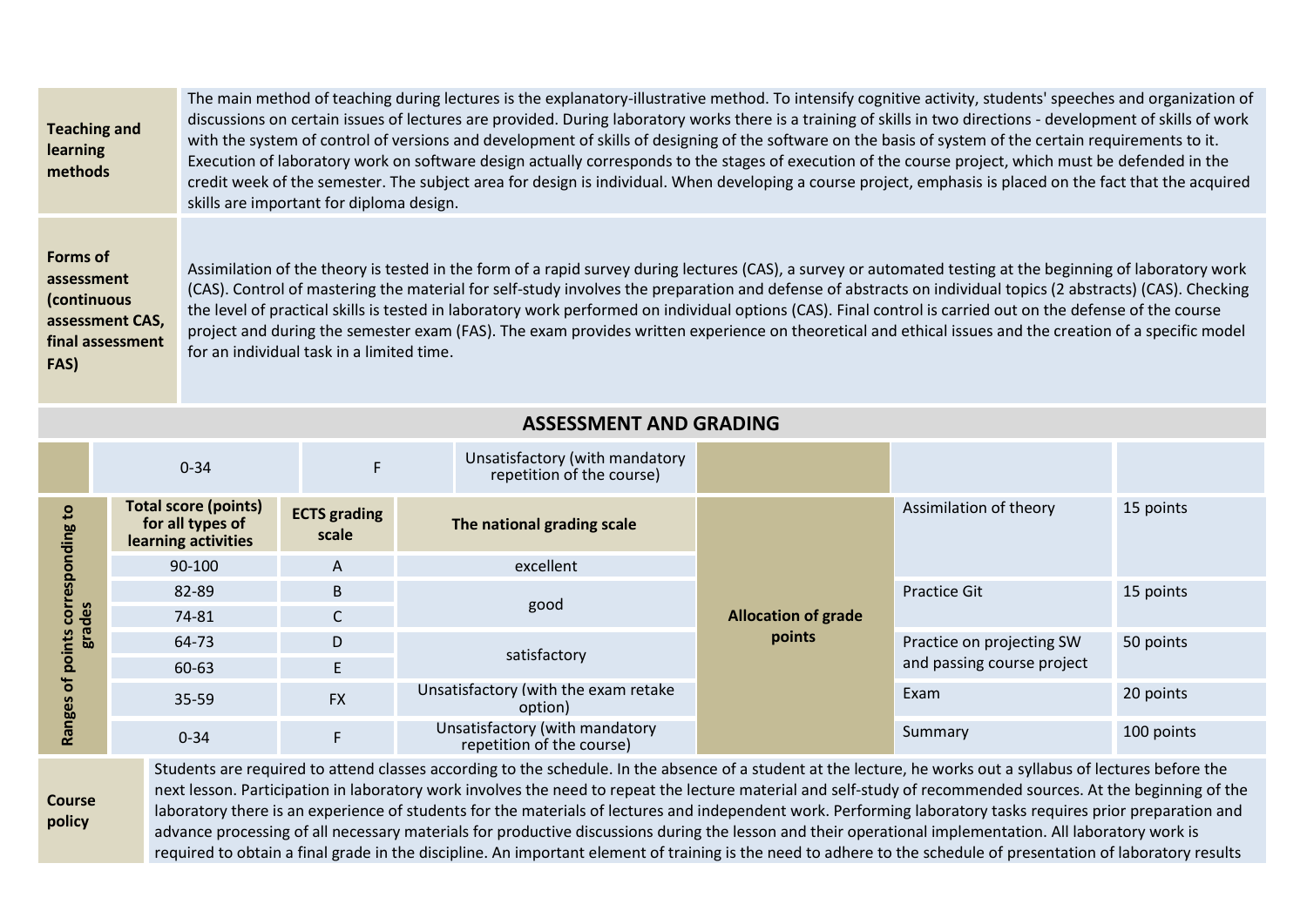|                |                                                                                                                                                                                                                                                                               |                                  | <b>COURSE STRUCTURE AND CONTENT</b>                                                                                                     |                  |                                                                                                   |  |
|----------------|-------------------------------------------------------------------------------------------------------------------------------------------------------------------------------------------------------------------------------------------------------------------------------|----------------------------------|-----------------------------------------------------------------------------------------------------------------------------------------|------------------|---------------------------------------------------------------------------------------------------|--|
| <b>Topic 1</b> | A modern point of view at the software<br>development process.<br>SCRUM framework: purpose and principles of<br>application during development.<br>Contents CD / CI (continuous integration /<br>continuous delivery). Software to automate<br>software development (6 hours) | Laboratory<br>class 1            | Installing and configuring the git<br>system. Work in git-bash (4<br>hours) (PT64)                                                      |                  | Course pr<br>and defin<br>business<br>Definition<br>requirem<br>Developn<br>Designing<br>objects. |  |
| <b>Topic 2</b> | Design as a component of the software<br>development life cycle. Basis of definition and<br>regulations. Notations and presentation of<br>design results. (6 years)                                                                                                           | Laboratory<br>class <sub>2</sub> | Branch management using git (4<br>hours) (PT64)                                                                                         |                  | Course pr<br>diagrams<br>scenarios                                                                |  |
| <b>Topic 3</b> | UML as a notation to represent design results.<br>Classification of UML diagrams. Use UML<br>diagrams to describe the behavior and<br>structure of software. UML charting software.<br>(6 years)                                                                              | Laboratory<br>class 3            | Using the GitHub repository (2<br>hours) (PT64)                                                                                         | Independent work | Course pr<br>Reasonab<br>system.                                                                  |  |
| <b>Topic 4</b> | Strategies and methodologies for software<br>development (10 hours)                                                                                                                                                                                                           | Laboratory<br>class 4            | Formalized representation of<br>business processes and software<br>requirements for the use of<br>CASE-systems (6 hours)<br>(PT59,PT60) |                  | Course pr<br>architectu<br>the struct<br>schemes <sup>-</sup><br>compone                          |  |
| <b>Topic 5</b> | User interface design (4 hours)                                                                                                                                                                                                                                               | Laboratory<br>class 5            | Designing system behavior for<br>different categories of users<br>based on UML diagrams (6<br>hours) (PT61)                             |                  |                                                                                                   |  |
|                |                                                                                                                                                                                                                                                                               | Laboratory<br>class 6            | Design of the scheme for data<br>storage (6 hours) (PT62)                                                                               |                  |                                                                                                   |  |
|                |                                                                                                                                                                                                                                                                               | Laboratory<br>class <sub>7</sub> | Designing the structure of<br>software components and its<br>deployment scheme (4 hours)<br>(PT62)                                      |                  |                                                                                                   |  |

and abstracts. For delay in execution without an officially confirmed reason, the score is reduced.

roject. Choice of task for automation ition of subject area. Description of processes of the subject area. n of functional and non-functional ents to the designed software. nent of SRS for the created software. g a domain model of subject area

roject. Development of use case and their refinement by developing or interaction diagrams.

roject. Entity-Relation diagram design. ble choice of database management

roject. Reasonable choice of software ure. Development and description of ture of software components and for its deployment. Development of ents and deployment diagram.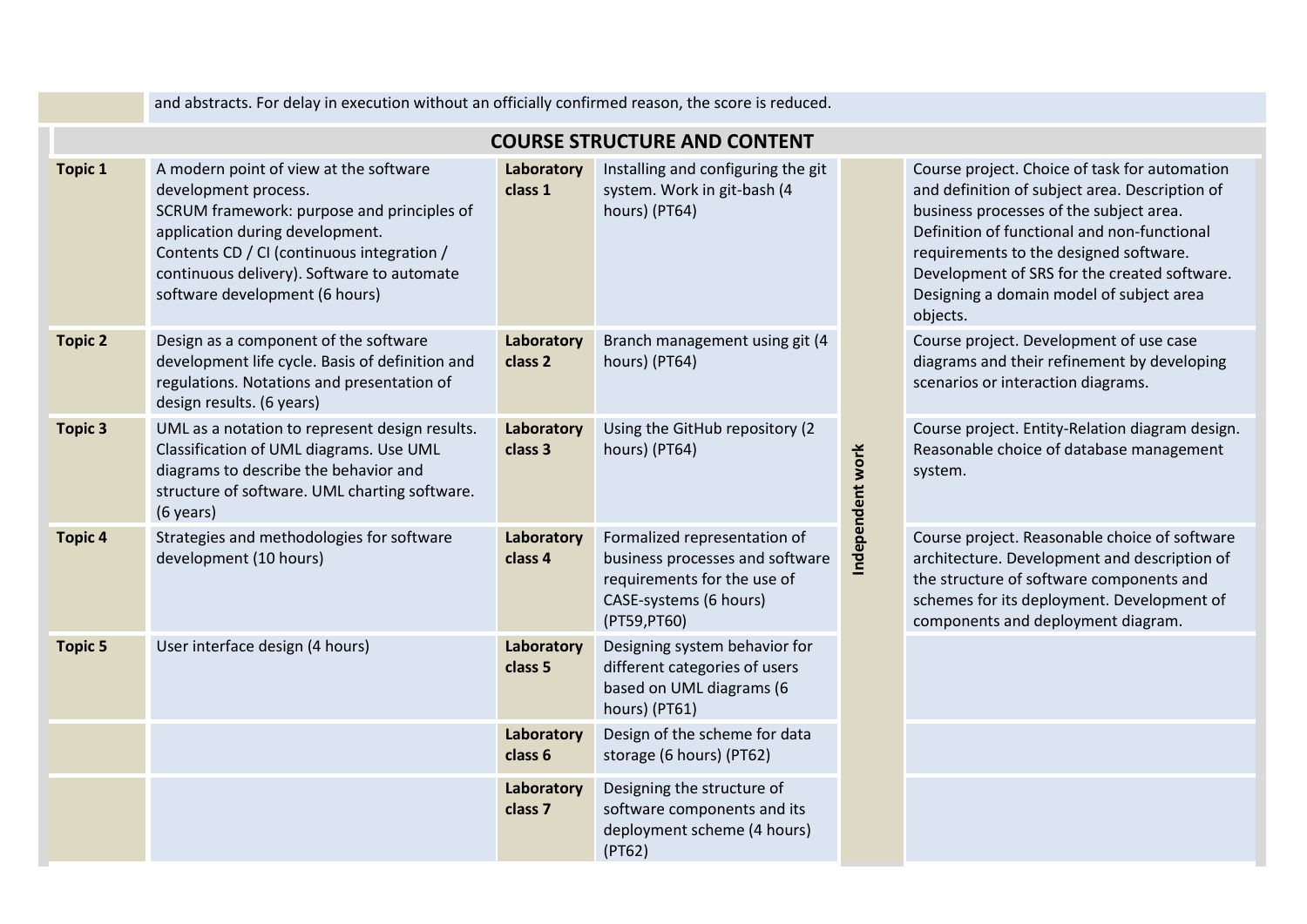## **RECOMMENDED READING**

1 Sommerville Ian. Software Engineering (6th еd.) Rеtrieved from

[https://www.academia.edu/6826193/Ian\\_Sommerville\\_Software\\_Engineeri](https://www.academia.edu/6826193/Ian_Sommerville_Software_Engineering_6th_Edition) ng 6th Edition.

2 Guide to Software Engineering Body of Knowledge (SWEBOK), version 3.0. (2014). IEEE Computer Society.

3 Лаврищева, К. М. (2013). Software Engineering комп'ютерних систем. Парадигми, технології та CASE засоби програмування. Київ: Наукова думка.

4 [Git-Documentation \(git-scm.com\).](Git-Documentation%20(git-scm.com)) Rеtrieved from https://git-scm.com/doc.

5 Табунщік, Г. В., Каплієнко, Т. І., Петрова, О. А. (2016). Проектування та моделювання програмного забезпечення сучасних інформаційних систем. Запоріжжя.

6 Петрик, М. Р., Петрик, О. Ю. (2015). Моделювання програмного забезпечення. Тернопіль: Вид-во ТНТУ.

7 Rumpe Bernhard. (2016).

Modeling with UML. Language, Concepts, Methods. Springer. Rеtrieved from https://nibmehub.com/opac-

service/pdf/read/Modeling%20with%20UML\_%20Language-%20Concepts- %20Methods.pdf .

8 Barry, W, [Boehm,](https://www.google.com.ua/search?hl=ru&tbo=p&tbm=bks&q=inauthor:%22Barry+W.+Boehm%22) Jo, [Ann Lane,](https://www.google.com.ua/search?hl=ru&tbo=p&tbm=bks&q=inauthor:%22Jo+Ann+Lane%22) [Richard Turner.](https://www.google.com.ua/search?hl=ru&tbo=p&tbm=bks&q=inauthor:%22Richard+Turner%22) (2014)[.Supannika](https://www.google.com.ua/search?hl=ru&tbo=p&tbm=bks&q=inauthor:%22Supannika+Koolmanojwong%22)  [Koolmanojwong.](https://www.google.com.ua/search?hl=ru&tbo=p&tbm=bks&q=inauthor:%22Supannika+Koolmanojwong%22) The Incremental Commitment Spiral Model: Principles and Practices for Successful Systems and Software. Addison-Wesley.

9 Kruchten Philippe. (2004). The Rational Unified Process: An Introduction. (3rd ed.). Pearson.

10 Wiegers Karl, Beatty Joy. (2013). Software Requirements (3nd ed). Microsoft Press.

11 Грицюк, Ю. І. (2018). Аналіз вимог до програмного забезпечення.

12 [Піхлер](https://www.ranok.com.ua/author/pihler-r-305.html), Р. (2019). Agile продукт-менеджмент за допомогою. Scrum. Фабула.

13 Мартін Роберт. (2019). Чистий код. Фабула.

14 Clements Paul, Bachmann Felix, Bass Len, Garlan David, Ivers James, Little Reed… Stafford Judith. (2010). Documenting Software Architectures: Views and Beyond. (2nd еd.). Addison-Wesley Professional.

## **Стандарти**

1 ISO/IEC/IEEE 12207 Systems and software engineering. Software life cycle processes.

2 IEEE 610.12-1990. IEEE Standard Glossary of Software Engineering Terminology.

3 ISO/IEC 9126-1. Software engineering-Product quality-Part 1: Quality model. 4 IEEE 1471. Recommended Practice for Architectural Description of Software-Intensive Systems.

5 ISO/IEC/IEEE 42010. Systems and software engineering-Architecture description.

6 IEEE Std 830. IEEE Recommended Practice for Software Requirements Specifications.

7 IEEE 1016. [IEEE Recommended Practice for Software Design Descriptions.](https://standards.ieee.org/standard/1016-1987.html)

## **Ресурси інтернет**

1 Rеtrieved from https://refactoring.guru/ua/design-patterns.

2 Dr. Winston W. Rovce. Managing the development of large software systems. Rеtrieved from [http://www-](http://www-scf.usc.edu/~csci201/lectures/Lecture11/royce1970.pdf)

[scf.usc.edu/~csci201/lectures/Lecture11/royce1970.pdf.](http://www-scf.usc.edu/~csci201/lectures/Lecture11/royce1970.pdf)

3 Microsoft Solutions Framework (MSF) Team Model. Rеtrieved from https://www.microsoft.com/en-us/download/details.aspx?id=3214.

4 Manifesto for Agile Software Development. Rеtrieved from

http://agilemanifesto.org/

5 UML modeling tools for Business, Software, Systems and

Architecture. Rеtrieved from https://www.sparxsystems.com/

6 Rеtrieved from https://www.smart-it.com/ru/2021/08/12-best-softwaredevelopment-methodologies-with-pros-and-cons/

## **ACADEMIC INTEGRITY**

**Recommended**

Recommended

The student must adhere to the Code of Ethics of Academic Relations and Integrity of NTU "KhPI": to show discipline, politeness, friendliness, honesty, responsibility